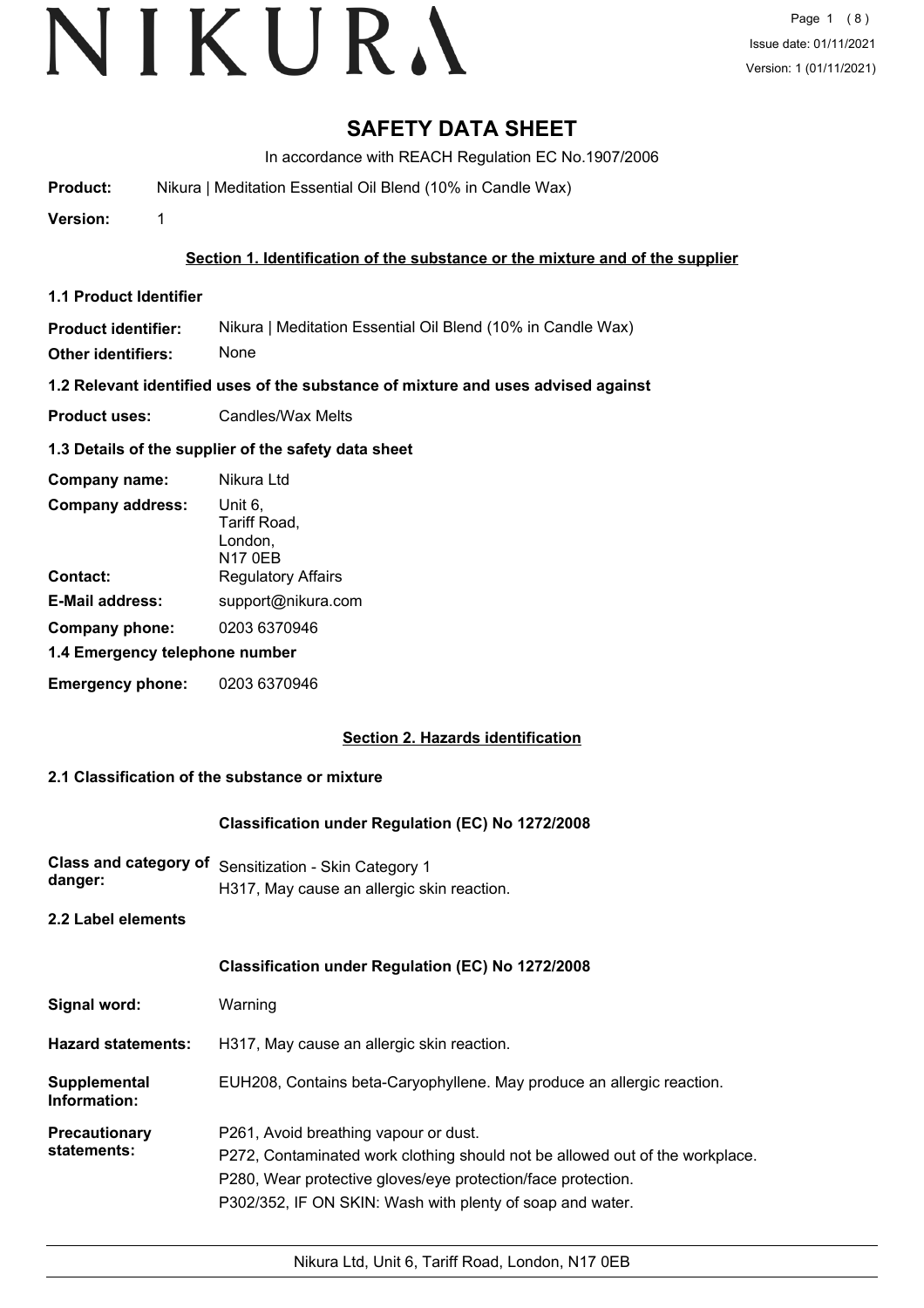### **SAFETY DATA SHEET**

In accordance with REACH Regulation EC No.1907/2006 **Product:** Nikura | Meditation Essential Oil Blend (10% in Candle Wax) **Version:** 1 P333/313, If skin irritation or rash occurs: Get medical advice/attention. P363, Wash contaminated clothing before reuse. P501, Dispose of contents/container to approved disposal site, in accordance with local regulations. **Pictograms: Other hazards:** None **2.3 Other hazards**

#### **Section 3. Composition / information on ingredients**

#### **3.2 Mixtures**

#### **Contains:**

| <b>Name</b>               | <b>CAS</b> | <b>EC</b> | <b>REACH Registration</b><br>No. | $\%$  | <b>Classification for</b><br>(CLP) 1272/2008                                                                     |
|---------------------------|------------|-----------|----------------------------------|-------|------------------------------------------------------------------------------------------------------------------|
| Linalyl acetate           | 115-95-7   | 204-116-4 |                                  | 3.22% | Skin Irrit, 2-Skin Sens.<br>1B;H315-H317.-                                                                       |
| ILinalool                 | 78-70-6    | 201-134-4 |                                  | 2.73% | Skin Irrit. 2-Eye Irrit. 2-<br>Skin Sens. 1B;H315-<br>H317-H319.-                                                |
| beta-Caryophyllene        | 87-44-5    | 201-746-1 |                                  | 0.45% | Skin Sens. 1B-Asp.<br>Tox 1-Aquatic Chronic<br>4:H304-H317-H413.-                                                |
| <b>l</b> cis-beta-Ocimene | 3338-55-4  | 222-081-3 |                                  | 0.37% | Flam. Lig. 3-Skin Irrit.<br>2-Asp. Tox 1-Aquatic<br>Acute 1-Aquatic<br>Chronic 2; H226-H304-<br>H315-H400-H411.- |
| Thymol                    | 89-83-8    | 201-944-8 |                                  | 0.24% | Acute Tox. 4-Skin Corr.<br>1B-Eye Dam. 1-Aquatic<br>Chronic 2; H302-H314-<br>H411.-                              |
| Itrans beta-Ocimene       | 3779-61-1  |           |                                  | 0.23% | Skin Irrit. 2-Aquatic<br>Acute 1-Aquatic<br>Chronic 2;H315-H400-<br>H411.-                                       |
| <b>p-Cymene</b>           | l99-87-6   | 202-796-7 |                                  | 0.10% | Flam. Liq. 3-Repr. 2-<br>Asp. Tox 1-Aquatic<br>Chronic 2;H226-H304-<br>H361-H411.-                               |

**Substances with Community workplace exposure limits:**

Not Applicable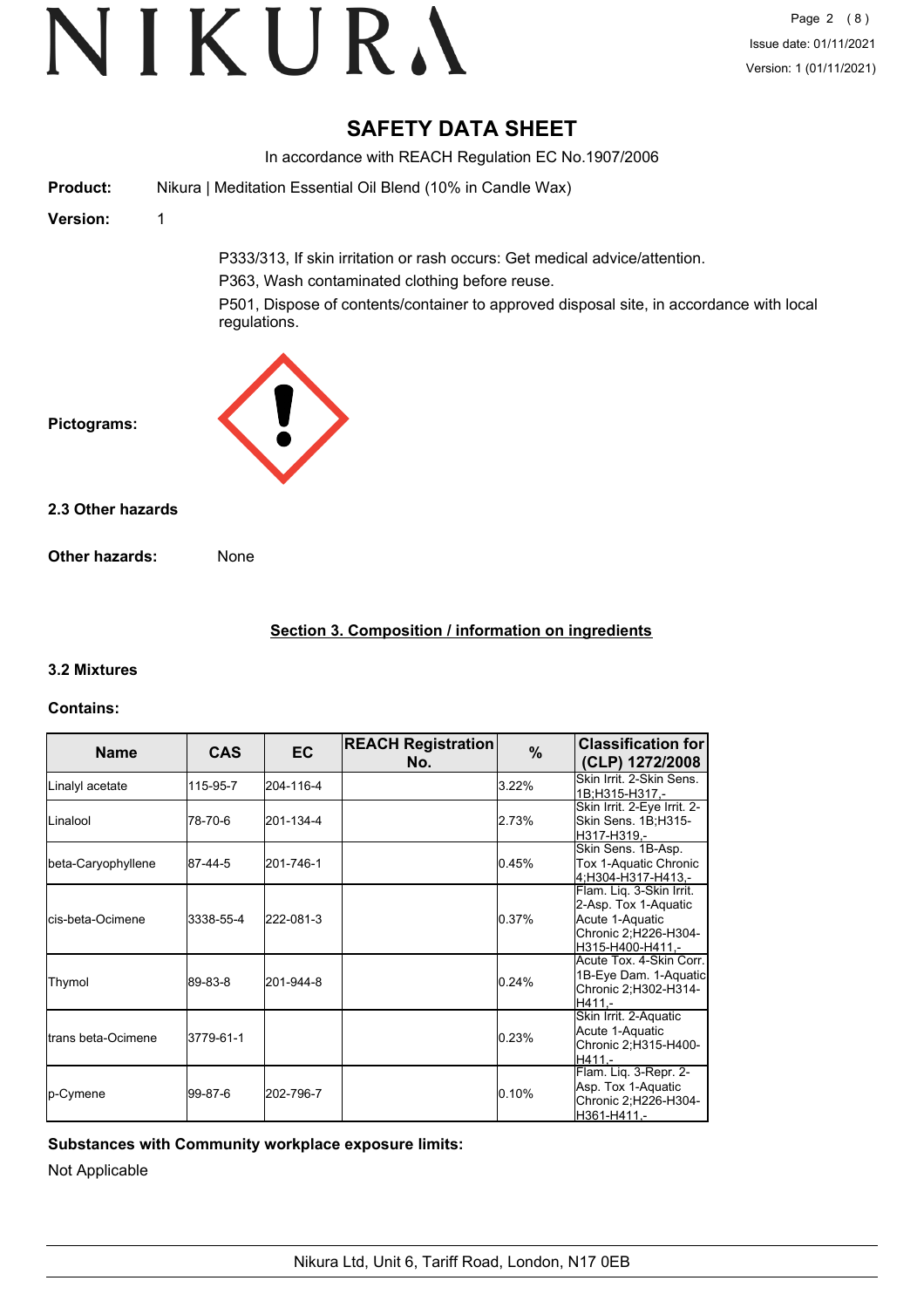# VIKURA

### **SAFETY DATA SHEET**

In accordance with REACH Regulation EC No.1907/2006

**Product:** Nikura | Meditation Essential Oil Blend (10% in Candle Wax)

**Version:** 1

**Substances that are persistent, bioaccumulative and toxic or very persistent and very bioaccumulative, greater than 0.1%:**

Not Applicable

#### **Section 4. First-aid measures**

#### **4.1 Description of first aid measures**

| Inhalation:           | Remove from exposure site to fresh air, keep at rest, and obtain medical attention.          |
|-----------------------|----------------------------------------------------------------------------------------------|
| Eye exposure:         | Flush immediately with water for at least 15 minutes. Contact physician if symptoms persist. |
| <b>Skin exposure:</b> | IF ON SKIN: Wash with plenty of soap and water.                                              |
| Ingestion:            | Rinse mouth with water and obtain medical attention.                                         |

#### **4.2 Most important symptoms and effects, both acute and delayed**

May cause an allergic skin reaction.

**4.3 Indication of any immediate medical attention and special treatment needed**

None expected, see Section 4.1 for further information.

#### **SECTION 5: Firefighting measures**

#### **5.1 Extinguishing media**

Suitable media: Carbon dioxide, Dry chemical, Foam.

#### **5.2 Special hazards arising from the substance or mixture**

In case of fire, may be liberated: Carbon monoxide, Unidentified organic compounds.

#### **5.3 Advice for fire fighters:**

In case of insufficient ventilation, wear suitable respiratory equipment.

#### **Section 6. Accidental release measures**

#### **6.1 Personal precautions, protective equipment and emergency procedures:**

Avoid inhalation. Avoid contact with skin and eyes. See protective measures under Section 7 and 8.

#### **6.2 Environmental precautions:**

Keep away from drains, surface and ground water, and soil.

### **6.3 Methods and material for containment and cleaning up:**

Remove ignition sources. Provide adequate ventilation. Avoid excessive inhalation of vapours. Contain spillage immediately by use of sand or inert powder. Dispose of according to local regulations.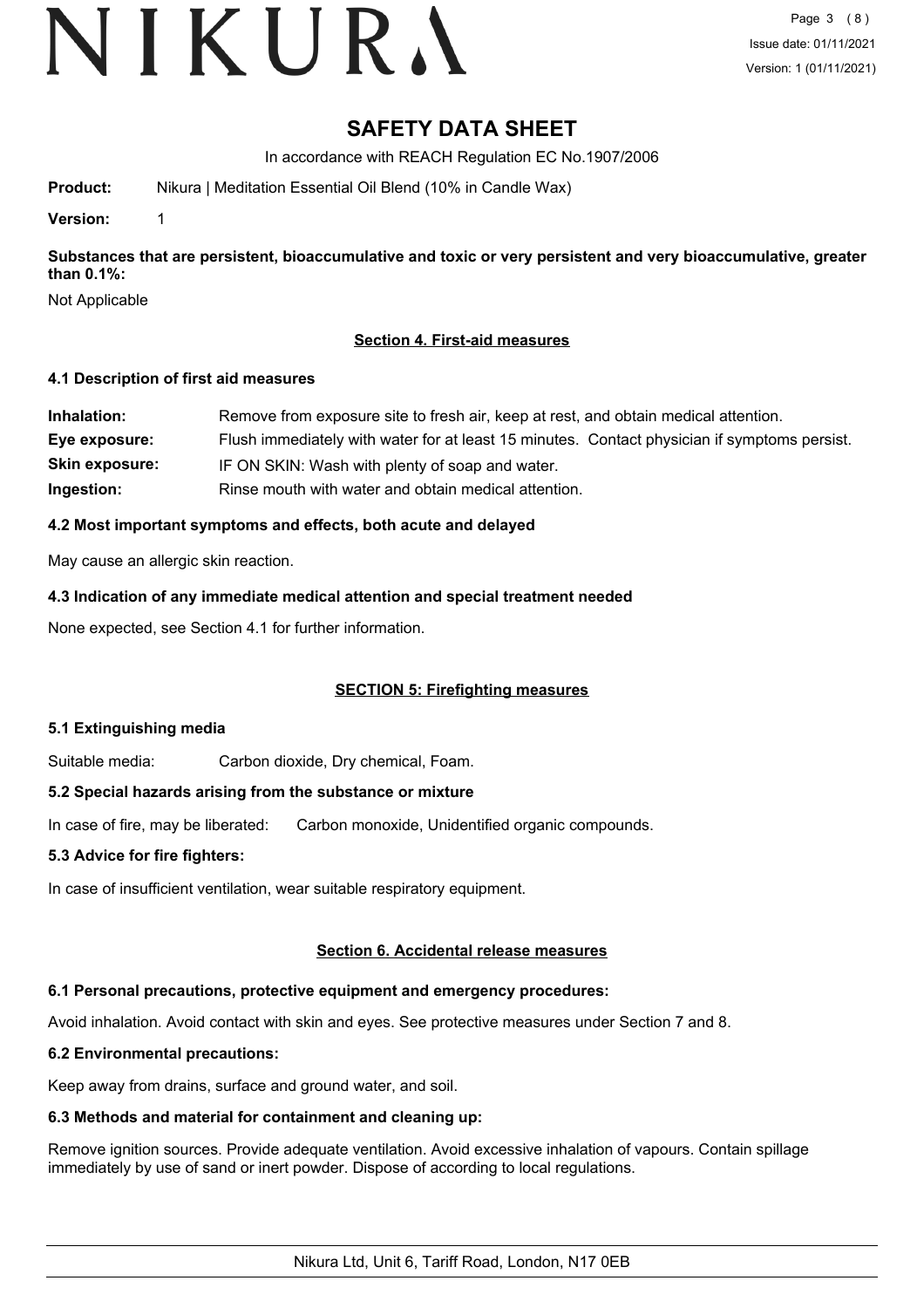# VIKURA

### **SAFETY DATA SHEET**

In accordance with REACH Regulation EC No.1907/2006

**Product:** Nikura | Meditation Essential Oil Blend (10% in Candle Wax)

**Version:** 1

#### **6.4 Reference to other sections:**

Also refer to sections 8 and 13.

#### **Section 7. Handling and storage**

#### **7.1 Precautions for safe handling:**

Keep away from heat, sparks, open flames and hot surfaces. - No smoking. Use personal protective equipment as required. Use in accordance with good manufacturing and industrial hygiene practices. Use in areas with adequate ventilation Do not eat, drink or smoke when using this product.

#### **7.2 Conditions for safe storage, including any incompatibilities:**

Store in a well-ventilated place. Keep container tightly closed. Keep cool. Ground/bond container and receiving equipment. Use explosion-proof electrical, ventilating and lighting equipment. Use only non-sparking tools. Take precautionary measures against static discharge.

#### **7.3 Specific end use(s):**

Candles/Wax Melts: Use in accordance with good manufacturing and industrial hygiene practices.

#### **Section 8. Exposure controls/personal protection**

#### **8.1 Control parameters**

Workplace exposure limits: Not Applicable

#### **8.2 Exposure Controls**

#### **Eye / Skin Protection**

Wear protective gloves/eye protection/face protection

#### **Respiratory Protection**

Under normal conditions of use and where adequate ventilation is available to prevent build up of excessive vapour, this material should not require special engineering controls. However, in conditions of high or prolonged use, or high temperature or other conditions which increase exposure, the following engineering controls can be used to minimise exposure to personnel: a) Increase ventilation of the area with local exhaust ventilation. b) Personnel can use an approved, appropriately fitted respirator with organic vapour cartridge or canisters and particulate filters. c) Use closed systems for transferring and processing this material.

Also refer to Sections 2 and 7.

#### **Section 9. Physical and chemical properties**

#### **9.1 Information on basic physical and chemical properties**

| Appearance:             | Not determined |
|-------------------------|----------------|
| Odour:                  | Not determined |
| <b>Odour threshold:</b> | Not determined |
| pH:                     | Not determined |
|                         |                |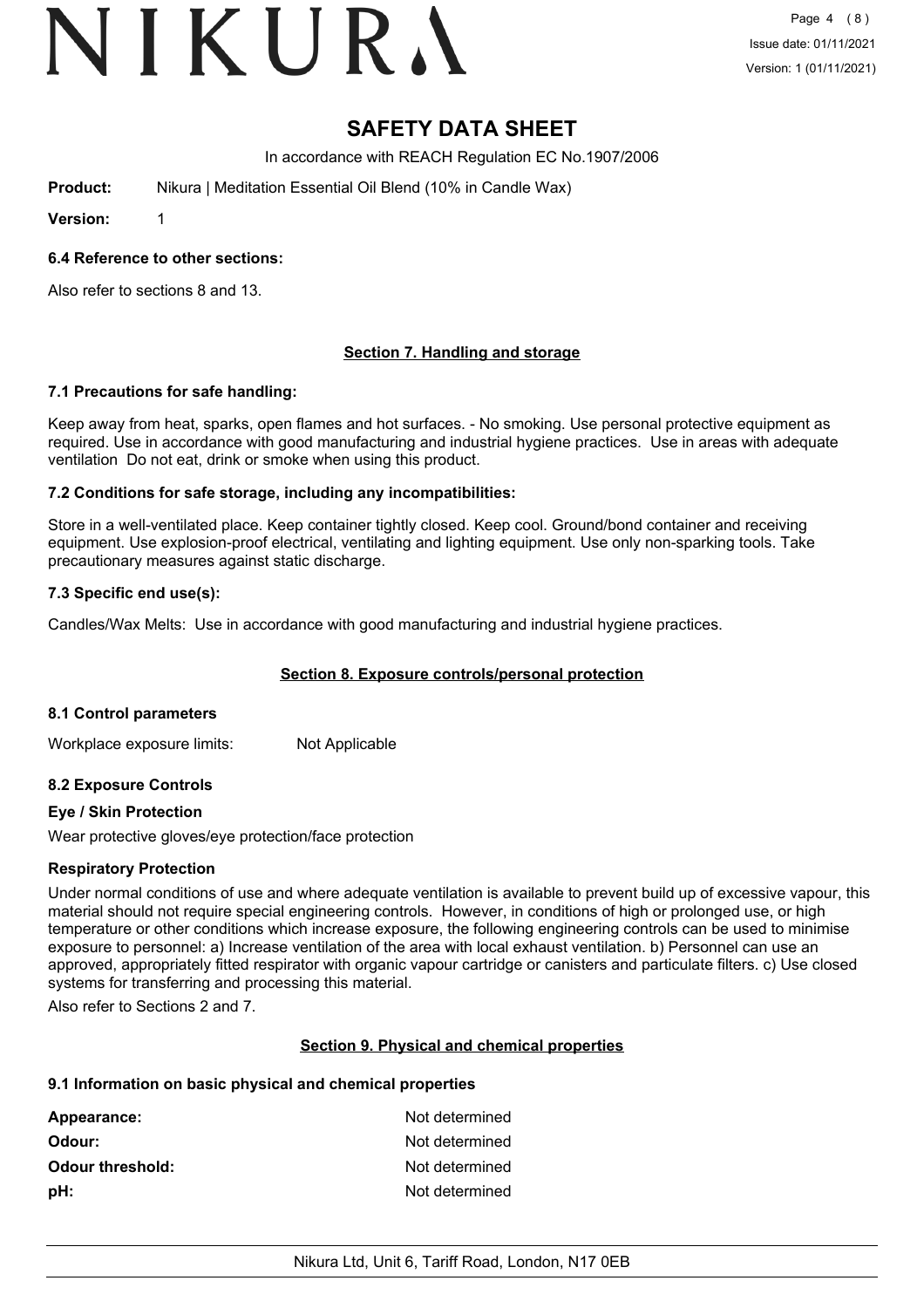### **SAFETY DATA SHEET**

In accordance with REACH Regulation EC No.1907/2006

**Product:** Nikura | Meditation Essential Oil Blend (10% in Candle Wax)

**Version:** 1

| Melting point / freezing point:               | Not determined                               |
|-----------------------------------------------|----------------------------------------------|
| Initial boiling point / range:                | Not determined                               |
| Flash point:                                  | $>$ 200 °C                                   |
| <b>Evaporation rate:</b>                      | Not determined                               |
| Flammability (solid, gas):                    | Not determined                               |
| Upper/lower flammability or explosive limits: | Product does not present an explosion hazard |
| Vapour pressure:                              | Not determined                               |
| Vapour density:                               | Not determined                               |
| <b>Relative density:</b>                      | Not determined                               |
| Solubility(ies):                              | Not determined                               |
| Partition coefficient: n-octanol/water:       | Not determined                               |
| <b>Auto-ignition temperature:</b>             | Not determined                               |
| <b>Decomposition temperature:</b>             | Not determined                               |
| Viscosity:                                    | Not determined                               |
| <b>Explosive properties:</b>                  | Not expected                                 |
| <b>Oxidising properties:</b>                  | Not expected                                 |
|                                               |                                              |

**9.2 Other information:** None available

#### **Section 10. Stability and reactivity**

#### **10.1 Reactivity:**

Presents no significant reactivity hazard, by itself or in contact with water.

#### **10.2 Chemical stability:**

Good stability under normal storage conditions.

#### **10.3 Possibility of hazardous reactions:**

Not expected under normal conditions of use.

#### **10.4 Conditions to avoid:**

Avoid extreme heat.

#### **10.5 Incompatible materials:**

Avoid contact with strong acids, alkalis or oxidising agents.

#### **10.6 Hazardous decomposition products:**

Not expected.

#### **Section 11. Toxicological information**

#### **11.1 Information on toxicological effects**

This mixture has not been tested as a whole for health effects. The health effects have been calculated using the methods outlined in Regulation (EC) No 1272/2008 (CLP).

**Acute Toxicity: Acute Toxicity: Based on available data the classification criteria are not met.**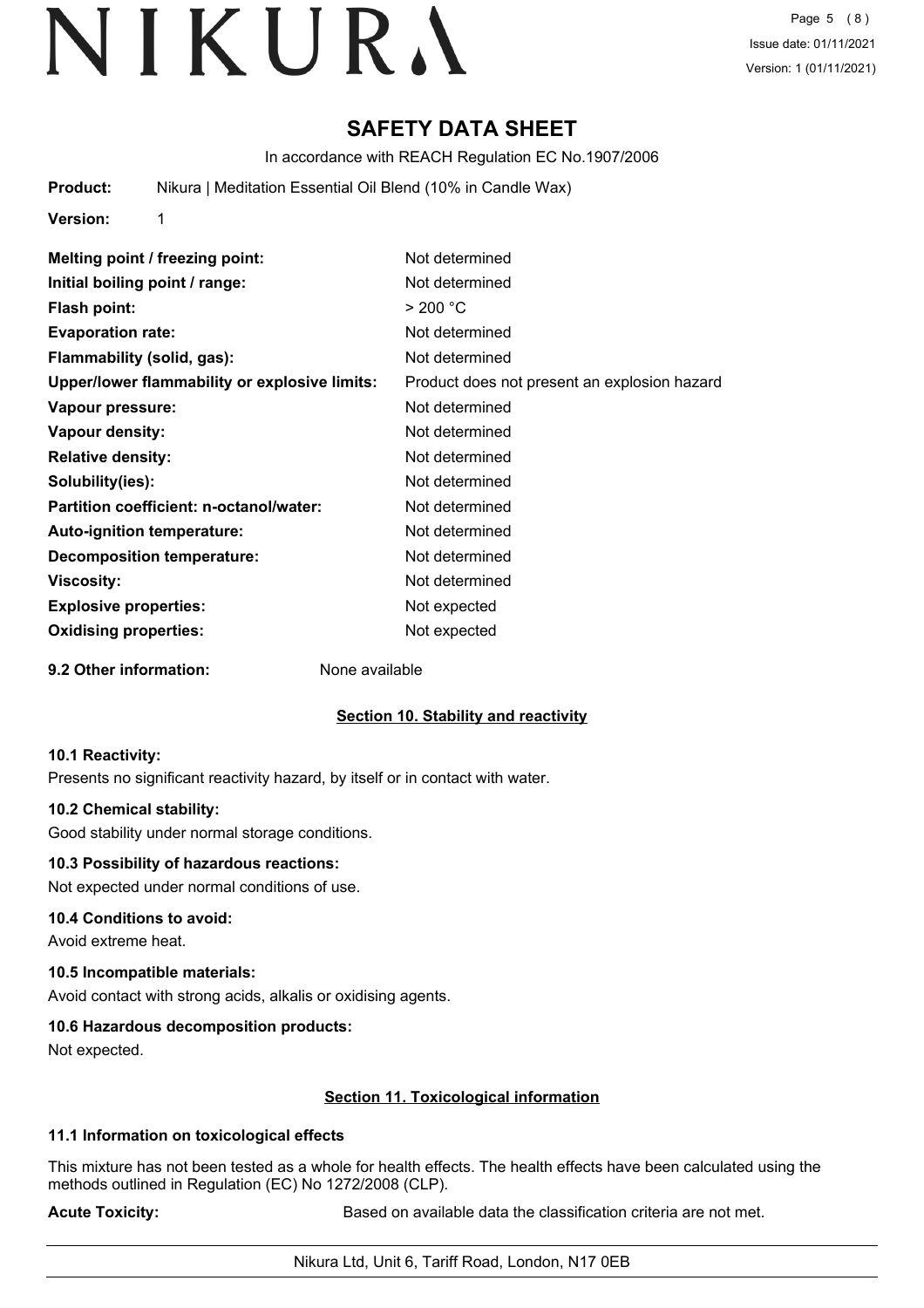### **SAFETY DATA SHEET**

In accordance with REACH Regulation EC No.1907/2006

**Product:** Nikura | Meditation Essential Oil Blend (10% in Candle Wax)

**Version:** 1

| <b>Acute Toxicity Oral</b>                | >5000                                                            |
|-------------------------------------------|------------------------------------------------------------------|
| <b>Acute Toxicity Dermal</b>              | Not Applicable                                                   |
| <b>Acute Toxicity Inhalation</b>          | Not Available                                                    |
| <b>Skin corrosion/irritation:</b>         | Based on available data the classification criteria are not met. |
| Serious eye damage/irritation:            | Based on available data the classification criteria are not met. |
| <b>Respiratory or skin sensitisation:</b> | Sensitization - Skin Category 1                                  |
| Germ cell mutagenicity:                   | Based on available data the classification criteria are not met. |
| <b>Carcinogenicity:</b>                   | Based on available data the classification criteria are not met. |
| <b>Reproductive toxicity:</b>             | Based on available data the classification criteria are not met. |
| <b>STOT-single exposure:</b>              | Based on available data the classification criteria are not met. |
| <b>STOT-repeated exposure:</b>            | Based on available data the classification criteria are not met. |
| <b>Aspiration hazard:</b>                 | Based on available data the classification criteria are not met. |

#### **Information about hazardous ingredients in the mixture**

Not Applicable

Refer to Sections 2 and 3 for additional information.

#### **Section 12. Ecological information**

| 12.1 Toxicity:                           | Not available |  |
|------------------------------------------|---------------|--|
| 12.2 Persistence and degradability:      | Not available |  |
| 12.3 Bioaccumulative potential:          | Not available |  |
| 12.4 Mobility in soil:                   | Not available |  |
| 12.5 Results of PBT and vPvB assessment: |               |  |

This substance does not meet the PBT/vPvB criteria of REACH, annex XIII.

**12.6 Other adverse effects:** Not available

#### **Section 13. Disposal considerations**

#### **13.1 Waste treatment methods:**

Dispose of in accordance with local regulations. Avoid disposing into drainage systems and into the environment. Empty containers should be taken to an approved waste handling site for recycling or disposal.

#### **Section 14. Transport information**

| 14.1 UN number:                    | Not classified                              |
|------------------------------------|---------------------------------------------|
| 14.2 UN Proper Shipping Name:      | ۰                                           |
| 14.3 Transport hazard class(es):   | Not classified                              |
| <b>Sub Risk:</b>                   | Not classified                              |
| 14.4. Packing Group:               | Not classified                              |
| <b>14.5 Environmental hazards:</b> | Not environmentally hazardous for transport |
| 14.6 Special precautions for user: | None additional                             |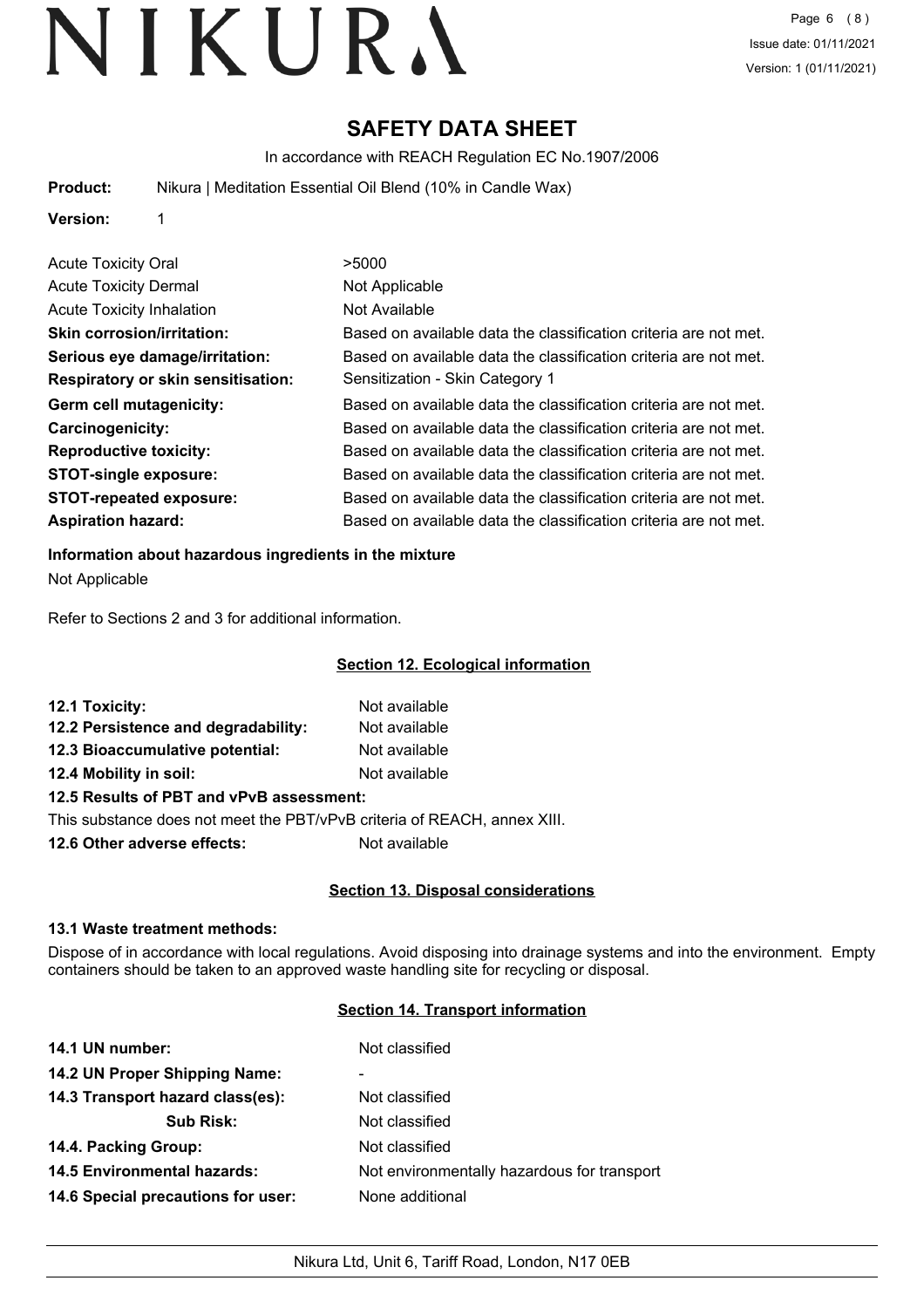### **SAFETY DATA SHEET**

In accordance with REACH Regulation EC No.1907/2006

**Product:** Nikura | Meditation Essential Oil Blend (10% in Candle Wax)

**Version:** 1

#### **14.7 Transport in bulk according to Annex II of MARPOL73/78 and the IBC Code:**

Not classified

#### **Section 15. Regulatory information**

#### **15.1 Safety, health and environmental regulations/legislation specific for the substance or mixture** None additional

#### **15.2 Chemical Safety Assessment**

A Chemical Safety Assessment has not been carried out for this product.

#### **Section 16. Other information**

| Concentration % Limits:  | SS 1=31.07%  |
|--------------------------|--------------|
| Total Fractional Values: | $SS = 13.22$ |

#### **Key to revisions:**

Not applicable

#### **Key to abbreviations:**

| <b>Abbreviation</b> | <b>Meaning</b>                                                            |
|---------------------|---------------------------------------------------------------------------|
| Acute Tox. 4        | Acute Toxicity - Oral Category 4                                          |
| Aquatic Acute 1     | Hazardous to the Aquatic Environment - Acute Hazard Category 1            |
| Aquatic Chronic 2   | Hazardous to the Aquatic Environment - Long-term Hazard Category 2        |
| Aquatic Chronic 4   | Hazardous to the Aquatic Environment - Long-term Hazard Category 4        |
| Asp. Tox 1          | <b>Aspiration Hazard Category 1</b>                                       |
| Eye Dam. 1          | Eye Damage / Irritation Category 1                                        |
| Eye Irrit. 2        | Eye Damage / Irritation Category 2                                        |
| Flam. Liq. 3        | Flammable Liquid, Hazard Category 3                                       |
| H226                | Flammable liquid and vapour.                                              |
| H302                | Harmful if swallowed.                                                     |
| H304                | May be fatal if swallowed and enters airways.                             |
| H314                | Causes severe skin burns and eye damage.                                  |
| H315                | Causes skin irritation.                                                   |
| H317                | May cause an allergic skin reaction.                                      |
| H319                | Causes serious eye irritation.                                            |
| H361                | Suspected of damaging fertility or the unborn child (exposure route).     |
| H400                | Very toxic to aquatic life.                                               |
| H411                | Toxic to aquatic life with long lasting effects.                          |
| H413                | May cause long lasting harmful effects to aquatic life.                   |
| P202                | Do not handle until all safety precautions have been read and understood. |
| P210                | Keep away from heat, sparks, open flames and hot surfaces. - No smoking.  |
| P233                | Keep container tightly closed.                                            |
| P240                | Ground/bond container and receiving equipment.                            |